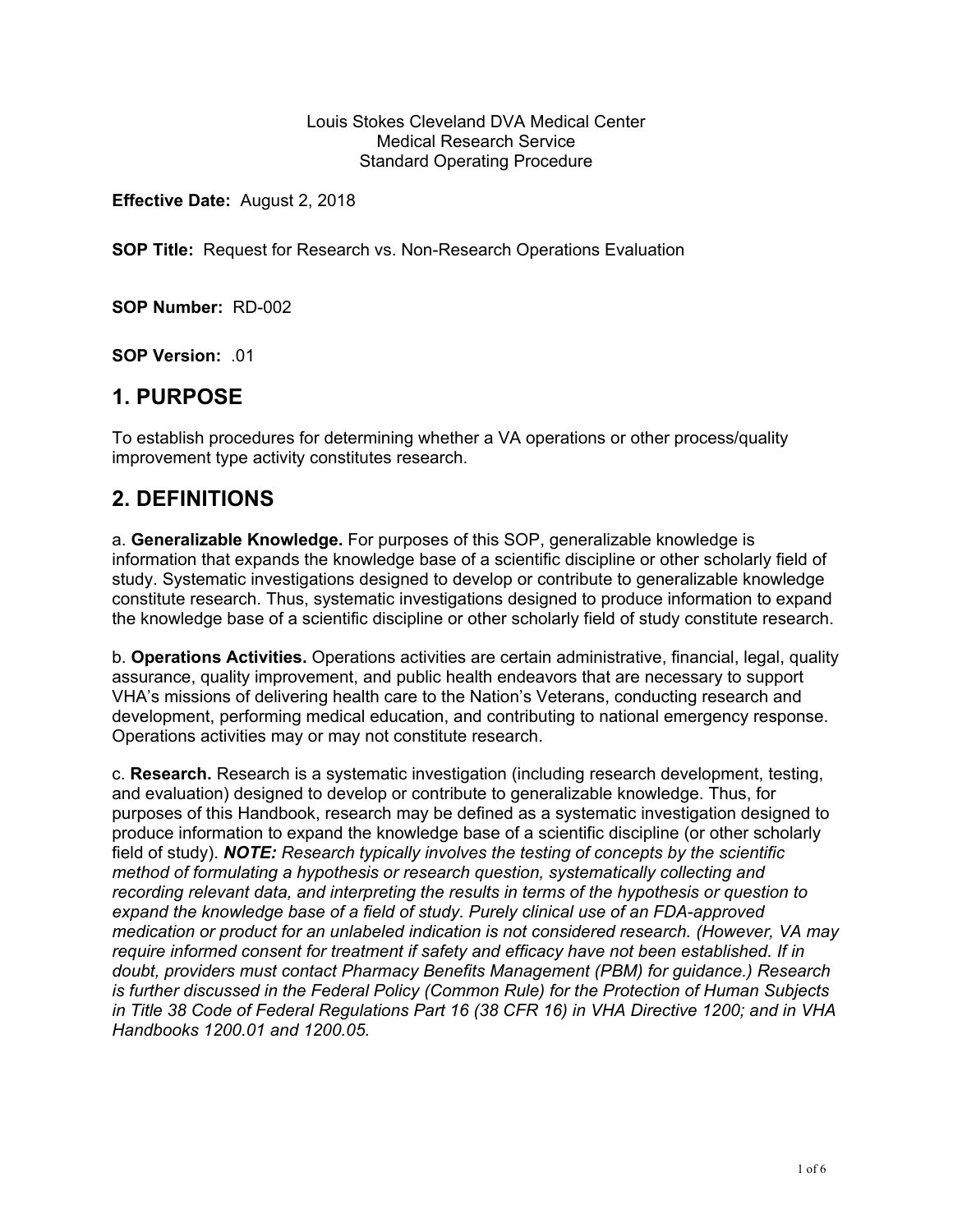## **3. DETERMINING WHEN OPERATIONS ACTIVITIES CONSTITUTE RESEARCH**

**a. Non-Research Operations Activities.** Activities that are not designed to produce information that expands the knowledge base of a scientific discipline (or other scholarly field) do not constitute research. Thus, a VHA operations activity does not constitute research if both of the following criteria are satisfied:

- 1. The activity is designed and implemented for internal VA purposes (i.e., its findings are intended to be used by and within VA or by entities responsible for overseeing VA, such as Congress or the Office of Management and Budget); and
- 2. The activity is not designed to produce information that expands the knowledge base of a scientific discipline (or other scholarly fields).

**Examples of Non-Research Operations Activities.** Routine data collection and analyses associated with the following VA activities do not typically constitute research, in and of themselves:

- 1. Quality assessment and quality improvement activities designed for internal VA purposes, including routine data collection and analysis for operational monitoring, evaluation, and program improvement purposes. Examples include, but are not limited to the routine data collection and analysis activities of the following VA programs:
	- All Employee Surveys, Voice of VA Surveys, and similar Surveys;
	- Cardiac Assessment Reporting and Tracking System (CART);
	- External Peer Review Program (EPRP);
	- Home and Community Based Care Quality Initiative;
	- Inpatient Evaluation Center (IPEC);
	- Mental Health Program Evaluation Center (Northeast Program Evaluation Center, Program Evaluation Resource Center, and Serious Mental Illness Treatment Resource and Evaluation Center);
	- National Center on Homelessness Among Veterans;
	- Office of Suicide Prevention:
	- System-wide Ongoing Assessment and Review Strategy (SOARS);
	- VA Surgical Quality Improvement Program (VASQIP); and
	- VHA Quality Improvement Initiative (VQuIP).
	- Public Health Investigations.
- 2. VHA systems redesign activities, patient satisfaction surveys, case management and care coordination, policy and guideline development and related evaluation activities, and benchmarking activities and similar comparisons.
- 3. Competence or qualification reviews of VA employees and health care professionals, including performance evaluation activities; provider and health plan performance evaluations; root cause analyses; peer review activities; training and education of health care and non-health care professionals; accreditation, certification, licensing, and credentialing activities; and Joint Commission visits and related activities.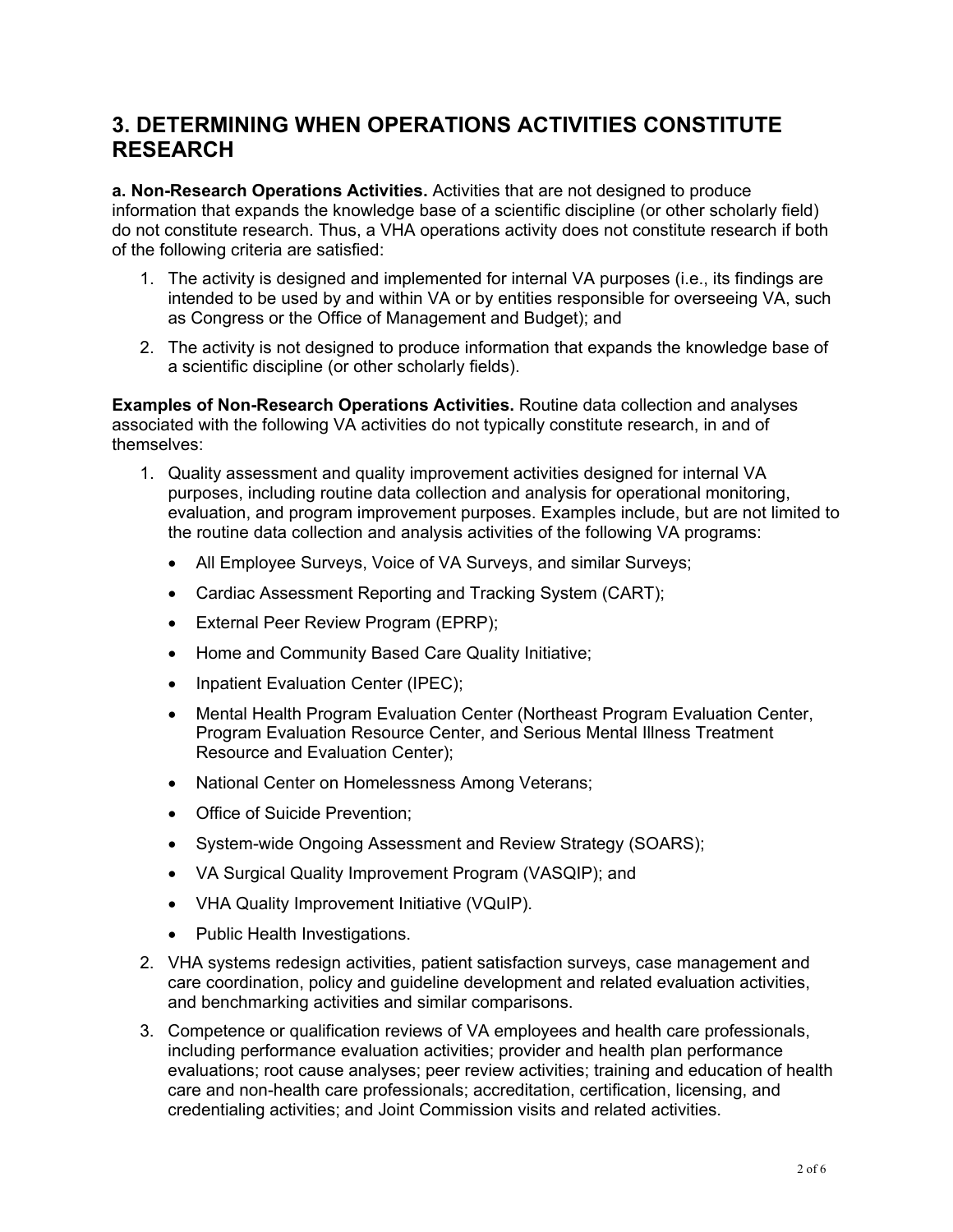- 4. Medical reviews, medication use evaluations (MUEs), legal analyses, auditing services, and regulatory compliance programs, including fraud and abuse detection, ORO reviews and investigations, VHA Medical Inspector (MI) investigations and national assessments, and activities of the Office of Inspector General (OIG).
- 5. Business planning and development, such as cost-management and planning analyses related to managing and operating an entity; business management and general administrative activities; and financial auditing activities.
- 6. Underwriting and other activities relating to the creation, renewal, or replacement of a contract of health insurance or health benefits and ceding, securing, or placing a contract for reinsurance of risk relating to health care claims.

**b. Operations Activities Constituting Research.** An operations activity may or may not constitute research, depending on whether the activity is designed to produce information to expand the knowledge base of a scientific discipline (or other scholarly field of study).

- 1. An operations activity is designed to develop or contribute to generalizable knowledge if the conceptualization, plan, or implementation of the activity is supplemented or modified in order to produce information that expands the knowledge base of a scientific discipline (or other scholarly field of study). For example, if an operations activity is designed to include collecting "extra" data or performing "extra" analyses not needed for internal operations purposes in order to produce information that expands the knowledge base of a scientific discipline (or other scholarly field of study), then the activity constitutes research.
- 2. It is important to distinguish data collection for non-research operations purposes from subsequent use of the collected data for research purposes. For example, if data collected for an internal evaluation of a VA program are subsequently accessed and analyzed in a different way in order to produce information that expands the knowledge base of a scientific discipline (or other scholarly field of study), the subsequent analysis using the collected data constitutes research. However, if these data are subsequently accessed and analyzed in a different way for operations purposes, the activity does not constitute research.
- 3. An activity that was initially designed as a non-research operations activity subsequently becomes research if it is supplemented or modified in order to produce information that expands the knowledge base of a scientific discipline (or other scholarly field of study). In such situations, the modifications and additions to the original activity constitute research. Components of the original activity that were not used to expand the knowledge base of a scientific discipline (or other scholarly field of study) remain nonresearch activities. For example, if identifiable patient data originally collected for nonresearch operations purposes are subsequently accessed and combined with additional data in order to produce information that expands the knowledge base of a scientific discipline (or other scholarly field of study), the activities performed to obtain the additional data and analyze the combined data constitute research. Uses of the original data for operations purposes unrelated to this research activity remain non-research activities.
- 4. The fact that a particular activity is mandated by Congress or another oversight body or authority has no bearing on whether or not the activity meets the definition of research.

**c. Activities Always Considered Research**. For the purposes of this SOP, the following activities are always considered research: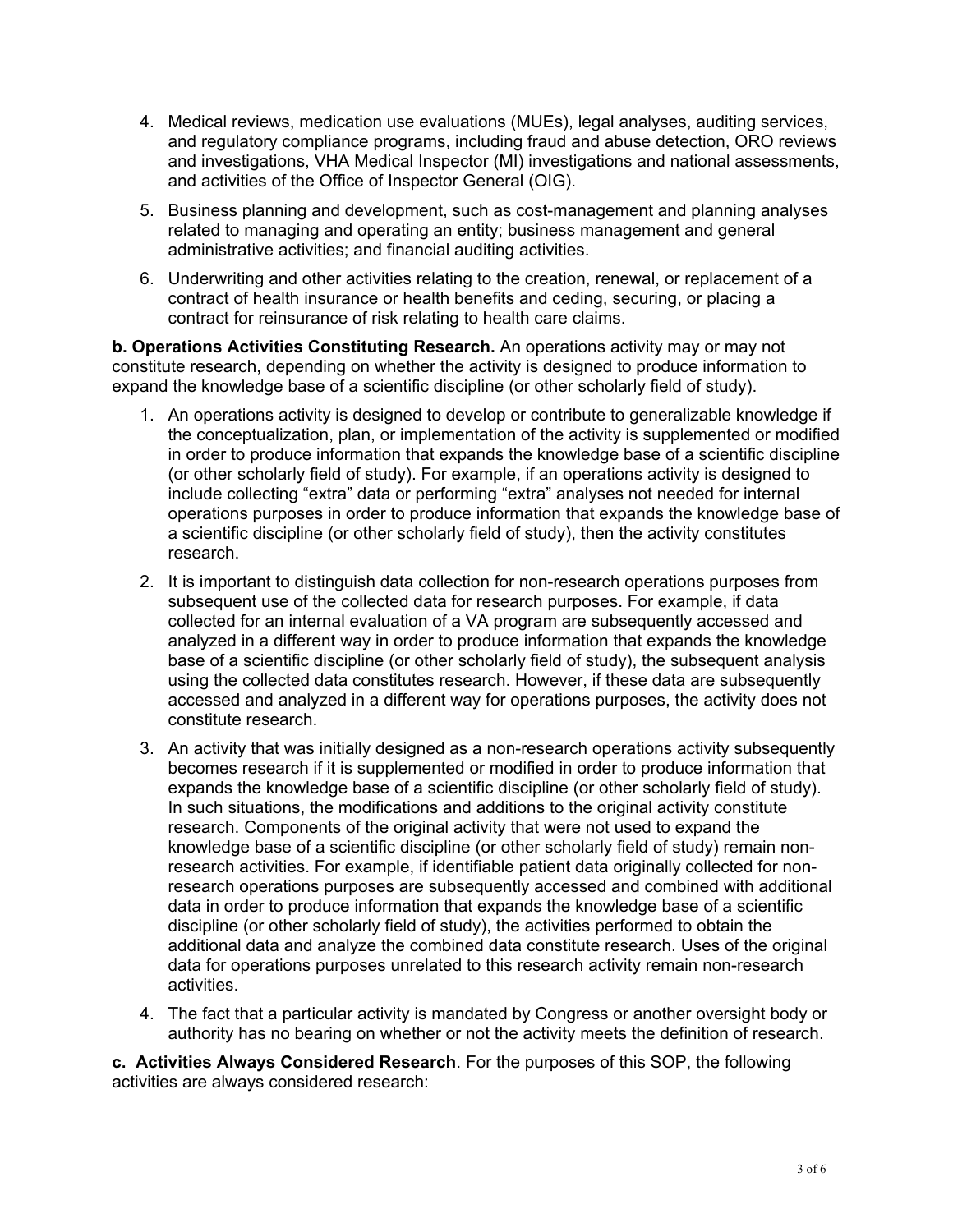- 1. Activities funded or otherwise supported as research by ORD or any other entity.
- *2.* Clinical investigations as defined under Food and Drug Administration (FDA) regulations. *NOTE: This includes studies of FDA-regulated drugs, devices, and biologics, regardless of whether the investigation or comparison requires an Investigational New Drug Application (IND) or Investigational Device Exemption (IDE), and regardless of whether the investigation or comparison involves approved or unapproved (i.e., off-label) uses.*

**4. Educational Activities.** Educational activities are operations activities necessary to support VHA's education mission, including training health care and other professionals, may constitute research if the activities are designed to expand the knowledge base of a scientific discipline or other scholarly field. However, such activities do not constitute research if they are designed and implemented for internal VA purposes, or are not designed to expand the knowledge base of a scientific discipline (or other scholarly field).

## **4. CONSULTATION AND DOCUMENTATION**

**Consultation and Documentation.** Individuals conducting operations activities have a responsibility to consult their supervisor as soon as possible whenever there may be doubt about the research versus non-research status of an operations activity.

#### **5. PUBLICATION AND PRESENTATION OF NON-RESEARCH FINDINGS**

**a. Publication and Presentation Do Not Define Research.** Publication or presentation outside VA of findings from non-research operations activities or other non-research activities does not, in and of itself, constitute research.

**b. Program Office Peer-Reviewed Publications.** Publication in peer-reviewed journals (including electronic peer-reviewed journals) of findings from non-research activities that were funded, mandated, managed, sponsored, or otherwise supported by a VHA Program Office, or that utilized Program Office data, requires documentation of the non-research status of the activities by the relevant Program Office prior to publication.

**c. Other Peer-Reviewed Publications.** Publication in peer-reviewed journals (including electronic peer-reviewed journals) of findings from non-research activities other than those described in subparagraph 5b requires documentation, prior to publication, of the non-research status of the activities by the lead VA author's Network Director (for Network operations activities) or Facility Director (for facility operations activities), or other individual designated in writing by the Network or Facility Director.

**d. Documentation** for peer-reviewed publications based on non-research activities must include:

- 1. A copy of the manuscript to be published, including the name and VA duty station or institutional affiliation of each author and coauthor.
- 2. An attestation, signed by each VA author or co-author, that the reported findings were not derived, in whole or in part, from activities constituting research as described in this SOP.
- 3. The signature of the documenting official. *NOTE: A sample format for documentation of non-research activities is provided on ORO's Web site at www.va.gov/oro/.*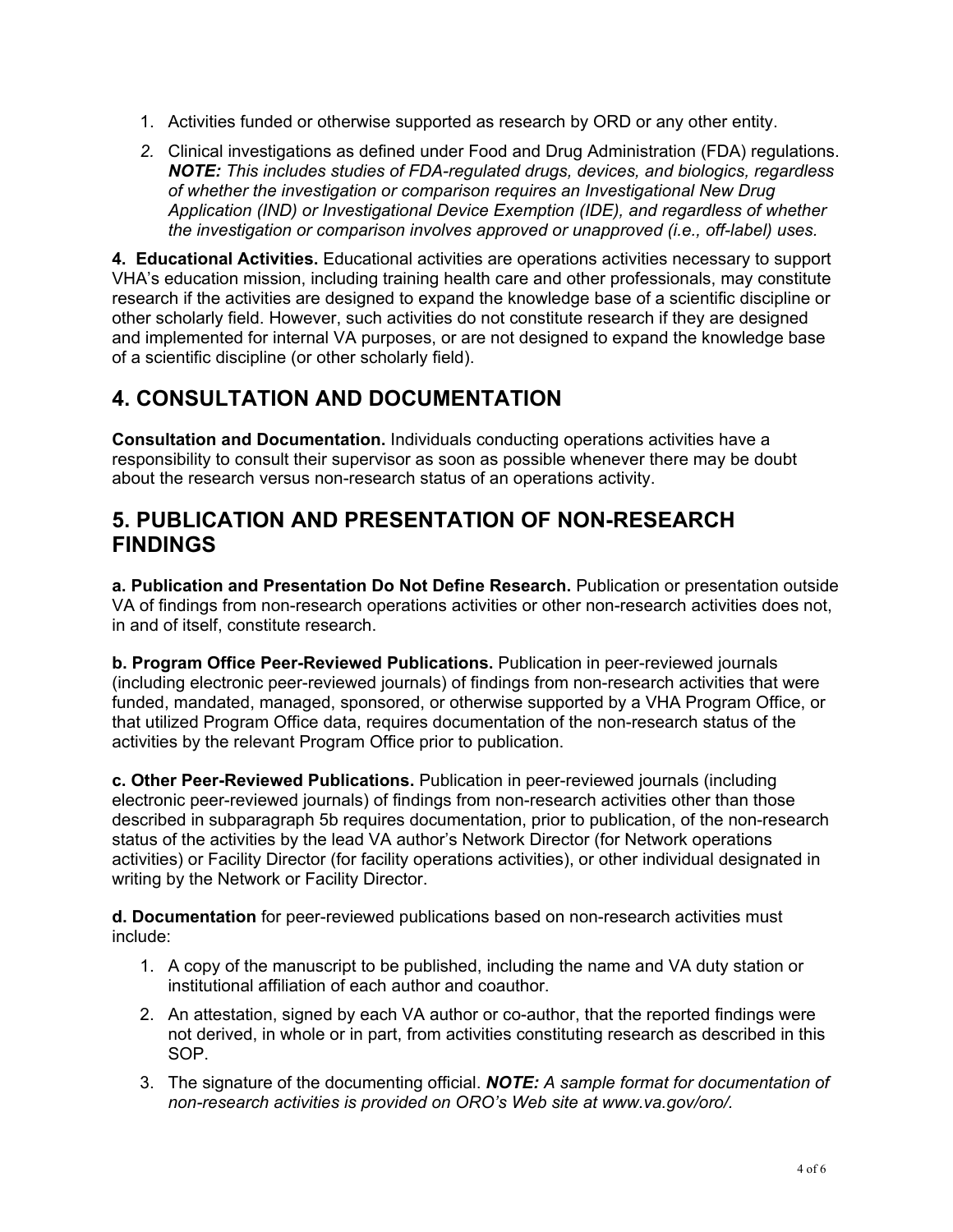4. Each VA author and coauthor must retain a copy of the documentation for a minimum of 5 years after publication and in accordance with any applicable records retention schedules.

**e. Contested Documentation.** Should the ORO Chief Officer, the Chief Research and Development Officer, the Chief Ethics in Health Care Officer, or any other VA official contest the documentation described in subparagraph 5d, the matter must be referred to the Under Secretary for Health for resolution.

**f. Other Program Office Publications or Presentations**. Other than peer-reviewed publications as described in subparagraph 5b, publication, presentation, or dissemination of findings from non-research activities that were funded, mandated, managed, sponsored, or otherwise supported by a VHA Program Office, or that utilized Program Office data, is subject to the requirements of the relevant Program Office.

**g. Other Publications or Presentations**. Except as described in subparagraphs. 5b, 5c, and 5f, publication, presentation, or dissemination outside VA of findings from non-research activities is subject to the requirements of the lead VA author's Network or facility, as applicable. *NOTE: The requirements of this paragraph supplement (but do not supersede or replace) other requirements for review, approval, or tracking of VA publications based on non-research activities (for example, requirements issued by the VA Office of Public and Intergovernmental Affairs or the VHA Office of Communications). The requirements of this paragraph do not apply to re-publication or re-presentation of data already in the public domain.* 

# **6. PROCEDURES**

a. Whenever the research versus non-research status of an operations activity may be in doubt, the Project Leader must complete the **"Research vs Non-Research Operations Evaluation"** form and submit it to the Research & Development Committee (RD&C) Coordinator. The form can be found at: https://www.clevelandvaresearch.org/study-forms-1.

b. The R&DC Coordinator will:

1) Review the form for completeness, and if needed request additional information.

2) Forward the form to the ACOS/R, who will make the determination of research versus non-research

c. The ACOS/R will review the information, make a determination and sign and date the form. The form will be returned to the R&DC Coordinator and the Project Leader.

on a spreadsheet maintained on the Research Service drive. d. The R&DC Coordinator will save electronic copies of all determinations made and track them

e. Considerations for when a "**non-research**" determination is made. Individuals conducting non-research operations activities (as well as the relevant Program Office, Network, or facility) incur a particular obligation to ensure that the safety, rights, and welfare of affected patients and staff are appropriately protected. Potential risks (including physical, psychological, social, financial, privacy, confidentiality, and other reasonably foreseeable risks) associated with nonresearch operations activities must be thoroughly evaluated, and appropriate protections must be established to mitigate them. Documentation of risk analysis, consultation, and the resultant protections is strongly encouraged when more than nominal risk may be involved, or may be perceived to be involved.